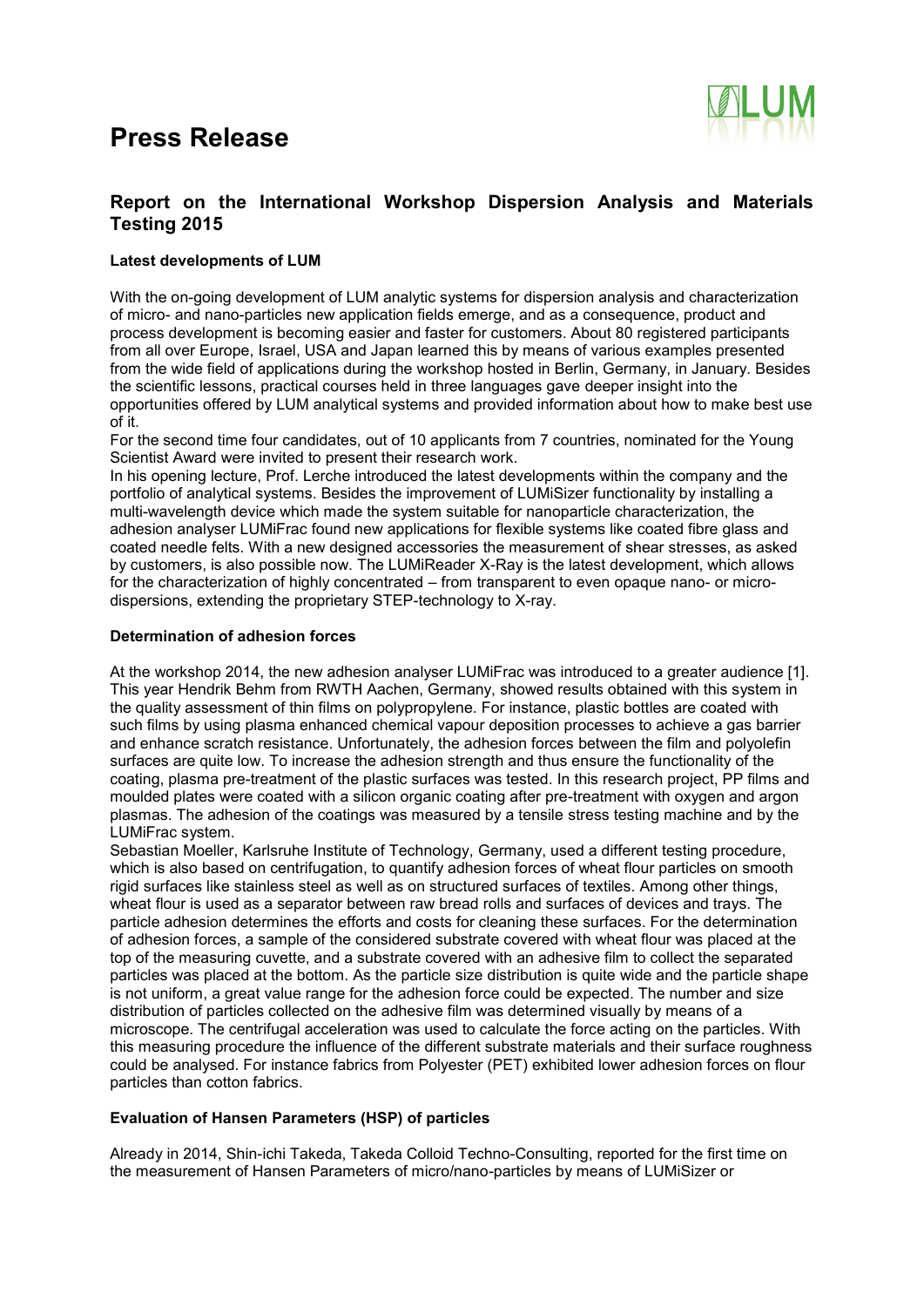

LUMiReader. Originally introduced to describe the solubility of molecules with three dimensions based on dispersion forces between structural units, interactions between polar groups and hydrogen bonding, this concept was transferred to particles in dispersions. In 2015 Takeda pointed out that due to the small particle sizes in nano-particle suspensions the measurement of wetting characteristics (contact angles) does not make sense to characterize dispersibility. HSP can help to characterize dispersibility of micro- and especially nano-particles in different solvent systems and matrices. In addition to previous experiments with silica and alumina, new results were presented for various materials including carbon based materials and different aqueous and non-aqueous liquids. Furthermore Takeda attempted to define new scaling approaches for HSP calculation

#### **Dispersions in industrial processes**

In deep water crude oil production, asphaltene depositions on inner surfaces of pumps, pipes, and other components cause severe problems accompanied by product losses and costly failure of process units. The main reason for asphaltene precipitation is the pressure decrease setting in, when the crude oil leaves the reservoir. This makes the crude oil become instable, due to the evaporation of low boiling components and changes in the density and composition of the oil. To avoid asphaltene precipitation, chemical inhibitors are added. There exists a standardized test procedure (ASTM D7827-12 [2]) to evaluate the effect of inhibitors. As standardized test conditions do not fully imitate the processing conditions for crude oil in the deep sea production plant, destabilizing agents like heptane or pentane have to be added at rather high amounts. Thereafter the ASTM method measures the separation behaviour of the precipitated asphaltene under gravity by means of STEP-Technology, and with and with no additives (precipitation inhibitors). Baker Hughes has recently applied LUMiSizer as new alternative method and launched the so-called Asphaltene-Analytical Centrifuge Stability Analysis method (Asphaltene-ACSA) [3]. Robert Cable presented results obtained with both methods. He showed that using the analytical photo centrifuge helps to create test conditions which are considerably more similar to the submarine conditions, because the amount of de-stabilizing agent could be reduced. Separation in centrifugal fields allows for a better differentiation between different crude oil samples. Tests can be applied even on the most insoluble high molecular asphaltenes. Thus the development and improvement of inhibitors can be carried out more efficiently. Starting in 2014, Prof. Simon Biggs from University of Leeds reported on research activities in characterizing the sedimentation behaviour of precipitations occurring in highly active nuclear waste (HAL) [1]. This liquid waste have to be stored in cooled tanks for many years. This year, Timothy Hunter reported about new results of this research group to improve understanding for safely emptying these tanks and convert the liquor into a vitrified glass for long term disposal. Fundamental research on model suspensions was carried out to characterize the separation behaviour of major precipitants, caesium phosphomolybdate (CPM) and zirconium molybdate (ZM), their interactions with the liquid and the influence of shape factors. To this end, spherical CPM and cuboidal or rod-like ZM particles made of stable isotopes were synthesized as simulants for the radioactive species. Sedimentation characteristics of model suspensions prepared at different pH-values (nitric acid) were determined by means of a LUMiSizer, especially agglomeration tendency was described by a newly defined coefficient. Furthermore the compressive yield stresses of the different sediments were measured by varying excess pressure by means of the centrifugal field. It could be proofed that by pH changes yield stress of the sediment (dewaterability) can be optimized.

Dispersions of ceramic scintillating particles ( $Y_2O_3$ : EU = red phosphor) are used for applying optical coatings, e.g. in order to enhance the light yield of lamps. Jens Adam, INM –Leibniz Institute for New Materials in Saarbrücken (Germany), focuses on the synthesis and subsequent dispersion of scintillating particles. For synthesis two different precipitation routes were applied, which led to particles in the range of 7…50/100 nm for the Conventional Basic Precipitation route (CBP, in the presence of NaOH or NH4) and 86…326 nm for the urea based homogenous precipitation (UBHP, in the presence of urea). The particle size distribution (as a consequence of agglomeration) and the resulting luminous efficiency depend on the calcination temperature and dispersion method and solvent. Ultrasonification and soft milling that only breaks down agglomerates were considered as suitable dispersion methods. As quality criteria for the dispersion the ratio of  $dp_{50}/d_{SSA}$  was measured. The LUMiSizer proved to be fully applicable to characterize the dispersions of ceramic nano- and subµm particles. Soft milling turned out to be an appropriate dispersion method for CBP particles calcined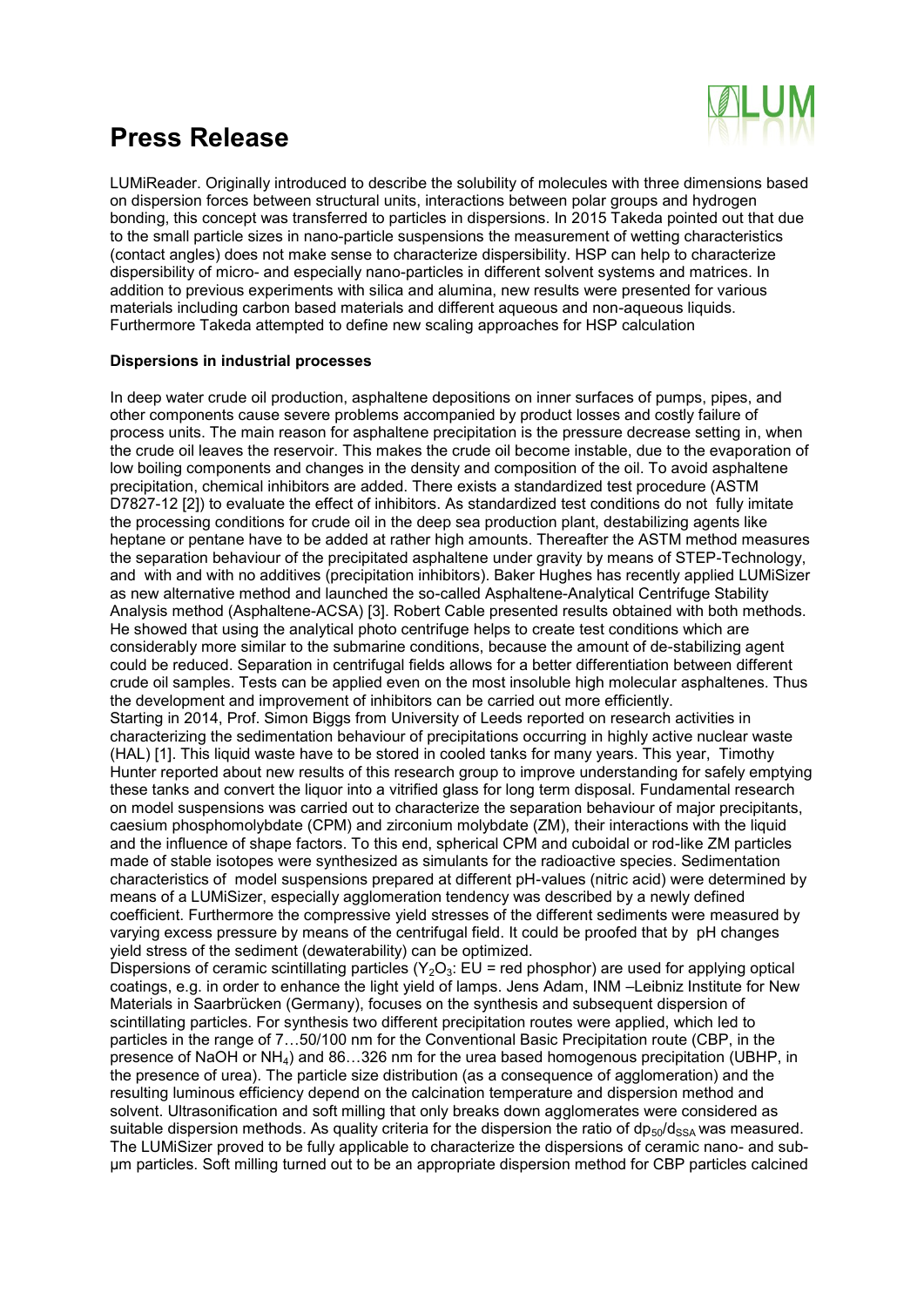

at lower temperatures and UBHP particles. Monomodal dispersions with low ratio  $d_{50}/d_{SSA} \leq 1.8$  could be achieved.

Another application for preparing dispersions from ceramic particles was presented by Sonia Sales, member of the Instituto de Tecnología Cerámica (ITC) at the University Jaume I. Castellón (Spain). She and her colleagues produce ceramic inkjet inks for application in the industrial decoration of ceramic tiles. The tiles are thermally treated after printing. In contrast to organic pigments the colouring effect of ceramic pigments is weaker, thus the particle concentration in the ink must be increased. The quality of the printing strongly depends on the stability of the ink. Due to the high particle concentration, sedimentation and clogging may cause major operational problems like blockage of printer nozzles and changes in the ink viscosity. The LUMiFuge was applied to measure colloidal stability and sedimentation characteristics of 13 different ink formulations. For some of them transmission fingerprints revealed flocculation behaviour which were quantified by front tracking. In addition, viscosity profiles were measured. With centrifugal analysis even differences in the sedimentation behaviour of apparently stable inks were detected. Flocculated and non-flocculated ink samples could be clearly distinguished by the viscosity curves (as the flocculated samples showed pseudo plastic behaviour) and graphs of sedimentation velocity plotted versus relative centrifugal acceleration. Non-flocculated samples showed linear behaviour.

### **Characterization of highly concentrated dispersions**

Prof. Giora Rytwo from Migal and TelHai College Academic Institutes, Israel, was the first to present results obtained with the new baby of LUM, the LUMiReader X-Ray. He investigated clay mineral suspensions for waste water treatment using the combination of LUMiSizer and LUMiReader X-Ray. In detail, two plate-like smectites (SHCa-1 hectorite and SWy-1 montmorrillonite) and acicular Paligorskites from the Negev desert were dispersed. Besides the shape the particles differed with respect to surface charges. The acicular mineral particles sedimented like a monodisperse material: Pictures of the cuvettes after accelerated separation in a LUMiSizer with an acceleration of 1800 g revealed a clearly visible boundary between a sediment layer and the clear supernatant From the thickness of the sediment layer and the volume concentration determined by X-ray transmission it could be seen that these sediments were not highly consolidated. The plate-like minerals showed completely different sedimentation behaviour. In visual inspection of the cells after accelerated separation the larger part of the cuvette volume was turbid due to suspended particles; furthermore a very thin layer of denser sediment could be seen on the bottom. X-ray analysis revealed that this sediment layer at the bottom was highly concentrated, while the larger turbid volume above contained only a low volume concentration of minerals.

#### **Food emulsion stability**

In food production, emulsifying processes lead to creamy products like mayonnaise and cream cheese. Very fine and stable dispersions of the fat/oil fraction in an aqueous phase result in a good mouth feeling.

Egg yolk is well known to be an excellent natural emulsifier. It consists of a plasma fraction (EY-P), which is soluble in water and contains high fractions of low density lipoproteins (LDL), and a granule fraction (EY-G). Prof. Ulrich Kulozik and co-workers at the Chair for Food Process Engineering and Dairy Technology (Technical University of Munich), Germany, worked several years on the development of an industrial process to separate both fractions with the aim to utilize egg yolk in food production more efficiently. Thus the plasma fraction can be used as emulsifier and the granule fraction as stabilizer [4]. The two fractions were separately pre-treated by the enzyme phospholipase A2 in variable milieu conditions (pH and ionic strength). The determination of droplet sizes in the emulsions prepared from the plasma or the granule fraction under different pre-treatment conditions led to the conclusion, that pre-treatment and environmental conditions affect the emulsifying properties of LDL from plasma less than those of the granule fraction. With the latter, a clear influence of spray drying and enzymatic treatment on the contact angle and the oil droplet sizes could be verified. Nevertheless, SDS-Polyacrylamide gel electrophoresis provided effects in the interfacial composition of oil droplets with enzymatic pre-treatment of LDL. Results of LUMiFuge experiments obtained during accelerated separation within a time period of two hours at 1800 *g* (20 °C) confirmed the differences in the emulsifying behaviour of both yolk fractions.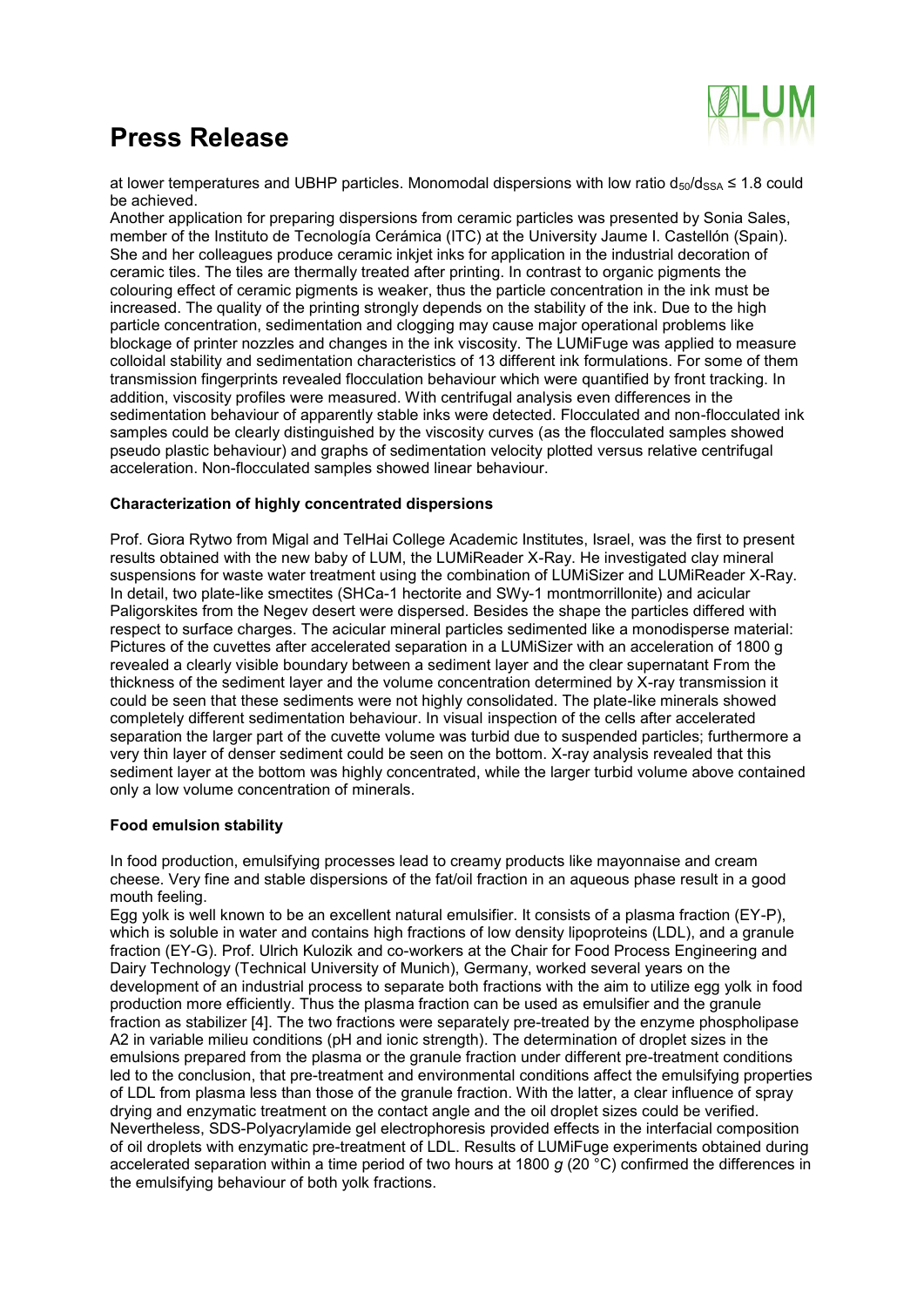

With spreadable cream cheese, the envisaged soft texture is achieved by cutting cheese and cooking it with added water and emulsifying salt (ES). Wolfgang Hoffmann from the Department of Safety and Quality of Milk and Fish Products at Max Rubner-Institute in Kiel, Germany, described how emulsifying salt modifies casein by exchanging Ca-ions with Na-ions. Thus the emulsifying quality of the casein is significantly increased. The emulsion stability depends on the ES concentration (varied between 0.9% and 1.7%) the cutter speed, the cooking time and temperature. For the lowest ES concentrations an insufficient fat emulsification and a heterogeneous casein matrix could be detected by electron microscopy as well as by analytical photo centrifugation of the processed cheese at 60°C. With higher ES concentrations, higher cutting speeds and processing times, emulsions turned out to be stable at centrifugation conditions corresponding to more than 290 days under gravity. The effects of the considered processing parameters could clearly be distinguished by means of the instability index [5]. The analytical centrifugation showed effects like zone sedimentation, polydisperse creaming and sedimentation and turned out to be a sensitive tool for the characterization of emulsion stability.

#### **Emulsion stability and particle characterization in cosmetics and nano-medicine**

Structural lamellar emulsions are important for cosmetic products, because they exhibit similarity to the skin and thus active molecules are expected to penetrate well. Emeline Ayiman from University of Barcelona, Spain, examined the stability of such emulsions with anti-aging properties, which had been prepared with different types and amounts of preserving agents. Traditionally used preserving agents like parabene, MIT, or formaldehyde-releasing systems are nowadays prohibited according to new EU regulations on safety of cosmetic products. New formulations are to be found that fulfil the requirements on effectiveness and shelf life. The stability analysis had to be carried out according to ISO/TR 13097 [6]. The considered cosmetic products consists of miscellaneous ingredients, among which are only few active substances like antioxidants or the anti-age component, the others are emulsifiers, moisteners, emollients and preserving agents. Destabilization alterations are common, like creaming, and coalescence of oil droplets, sedimentation and of and the degradation of a chemical property (pH, rancidity) may occur. The accelerated stability analysis by the LUMiSizer was compared to conventional analysis under the influence of gravity, and the centrifugal method clearly revealed the advantage of a fast delivery of results. With the LUMiSizer different standard operating procedures (SOP) were defined, corresponding to different storage times under gravity (1, 3 and 51 months) and carried out at different temperatures. In addition to the performed accelerated separation stability analysis [6], texture or chemical stability had to be assessed by corresponding established methods to get the whole picture of such complex formulations.

Magnetic nanoparticles that are covered with functional layers are in the focus of interest for biomedical applications, e.g. for gene delivery in the frame of cancer therapy [7]. Olga Mykhaylyk from University Clinic of Technical University Munich (Klinikum rechts der Isar, Germany) reported about optimization of polymer decoration of magnetic nanoparticles to form associated nucleic acids vectors for gene delivery under the influence of a magnetic field (Magneto infection) These viral complexes can be intravascularly administered and accumulated in target tissues by magnetic force Magnetization is an important feature of such nanoparticles but also magnetic liposomes, micro bubbles etc. Particle mobility under the influence of a magnetic force can be used to quantify it. Mobility was quantified by a customized LUMiReader PSA equipped with a set of NdFeB magnets positioned at variable distance and/or positions relative to the optical cell in a way that the parallel light beam passes the cell perpendicularly to the direction of the magnetic force. The influence of both gravity and magnetic field on the motions of magnetic objects can be analysed. Different magnetic fields and field gradients can be applied by strength and number of magnets, respectively, as well as their distance to the measuring sample. Magnetic mobility and mobility distributions were determined for a variety of magnetic nano- and micro particles, nanoparticle loaded cells, liposomes and micro bubbles as well as of viral magnetic vectors which amount from a few to nearly a thousand  $\mu$ m/s. At the Infectious Disease Research Institute (IDRI) in Seattle (USA) vaccine adjuvants are produced. As Chris Fox explained, adjuvants are added to vaccines to enhance or shape immune responses and thus result in an improved antigene efficacy. There exist various different types of adjuvants acting on cells according to different mechanisms (cf. [8]). Most widely used adjuvants are aluminium salt microparticles and oil-in-water nano-emulsions. Here two case studies were presented performed in real time by a LUMiReader. One was carried out with oil-in-water emulsions from squalene prepared with different phospholipids as emulsifiers. The curves of integral transmission over the separation time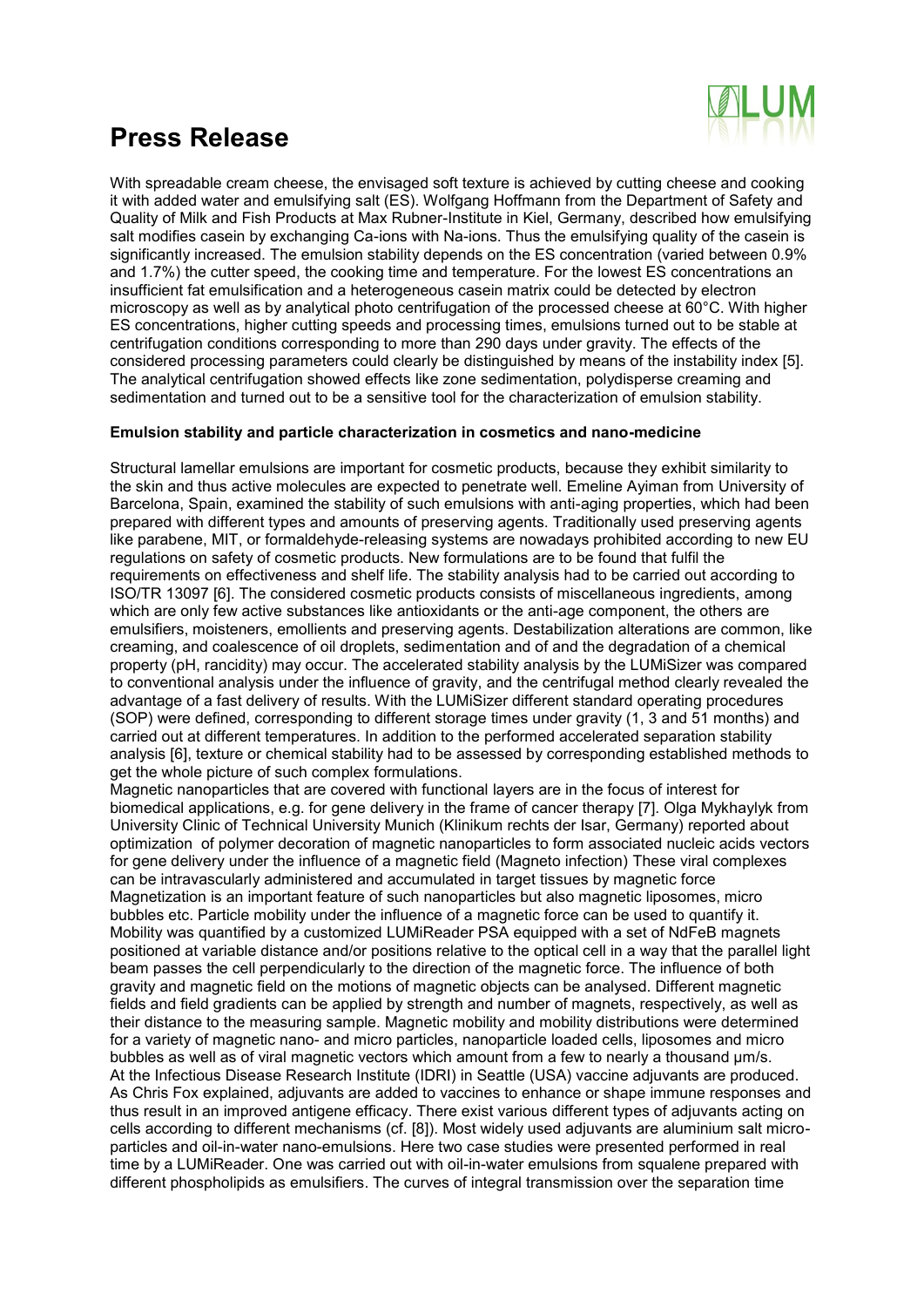

provided clear differences between the different phospholipids and helped choosing the best suited alternative. In the second case study dispersion analysis was applied among other analytical devices to investigate the effect of the adsorption of TLR ligands (toll-like receptors) on aluminium hydroxide particles with respect to their sedimentation behaviour. Besides the type and concentration of the ligand the size of alumina particles was considered. Again, dispersion analysis was evaluated to be an important tool in a complementary suit of techniques for the stability analysis of adjuvant particulate formulations.

#### **A new concept of data analysis for the LUMiSizer**

The focus of the research by Johannes Walter, University of Erlangen-Nürnberg, Germany, is of on analytical ultracentrifuges (AUC). Analytical ultracentrifuges were designed to characterize macromolecules, like proteins, about 100 years ago. The rotor operates in a vacuum chamber at very high gravity and sedimentation distance is a few millimetres. The point sensor scans the sample along its height. Despite these operational differences between AUC and the analytical centrifuges (AC) produced by LUM, Walter suggested transferring the principle of data analysis from AUC to the LUMiSizer. Compared to traditional data analysis for AC, AUC utilize the so-called direct boundary model to fit the experimental transmission profiles. It s allows for meniscus correction and improves the signal-to-noise-ratio. Even optical artefacts (scratches) of the measuring cell and hydrodynamic instabilities may be detected. It was reported that experimental transmission profiles obtained by STEP-technology of LUM (no scanning sensor) can be loaded into AUC software and analysed correspondingly. In this case, particle sedimentation velocity is characterized (expressed) by a sedimentation coefficient (often expressed in Svedbergs). It was shown that sedimentation coefficients and particle size derived from it obtained from AC data equal results from AUC experiments for different micro- and nano-particles.

#### **Young Scientist Award: finalists' presentations**

A highlight of the 2015 workshop was again the session of LUM Young Scientist Award finalists. Four candidates were nominated and invited to present their recent scientific achievements. Nomination was based on evaluation of application report and workshop abstract, letter of recommendation of supervisor as well as list of papers and talks, CV. Year 2015 nominees were David J. Growney (Supervisor Prof. St. P. Armes), Mads K. Jorgensen (Supervisor Prof. M.L. Christensen), Johannes Knoll (Supervisor Prof. H. Nirschl), Jos van Rijssel (Supervisor Prof. B.H. Erné). David J. Growney (Department of Chemistry, University of Sheffield, UK) reported on stabilizing carbon black dispersions in unipolar solvents by adding diblock copolymers [9]. These copolymers are adsorbed to the particle surface, either as single molecules or as micelles. Size and also average density of dispersed particles are shifted due to thickness and density of outer polymer layer on the particles. It was in detail elaborated how to determine Stokes relevant particle density by LUMiSizer technique. In addition the density of the outer polymer layer was calculated by means of a core shell model. It was proofed that accurate particle size distribution is obtained by using the effective particle density and analytical photo centrifugation becomes the preferred technique for characterization of non-aqueous dispersions. In addition, LUMiSizer results were reported, that the stabilizing effect of diblock polymer depends on polymer concentration. It acts as an effective flocculant at low copolymer concentration and as steric stabilizer above a critical concentration. Among other things, it was shown that the polymer concentration that marks the boundary between the two mechanisms, is nearly temperature independent, but varies with the chosen solvent.

Mads Koustrup Jorgensen (Department of Biotechnology, Aalborg University, Denmark), studied the compressibility and swelling characteristics of filter cakes by analytical centrifugation. The aim of the study was to develop methodology of analytical centrifugation further and to monitor cake height at different compressive pressures. Cake compression and swelling (relaxation of the compressed cake) was induced by gradually increasing and subsequently gradually decreasing the rotational speed of the LUMiSizer. Suspensions and sludges of different origin were studied. Sediments of inorganic colloids (anatase) had a low compressibility and on the other hand, sludge cakes had a high compressibility and exhibit a high degree of compression reversibility. Reversibility was also observed for particles consisting of a styrene core and hydrated PAA shells of two different thicknesses (100 k Da and 250 kDa), where higher compressibility of sediments was found with the 250 kDa particle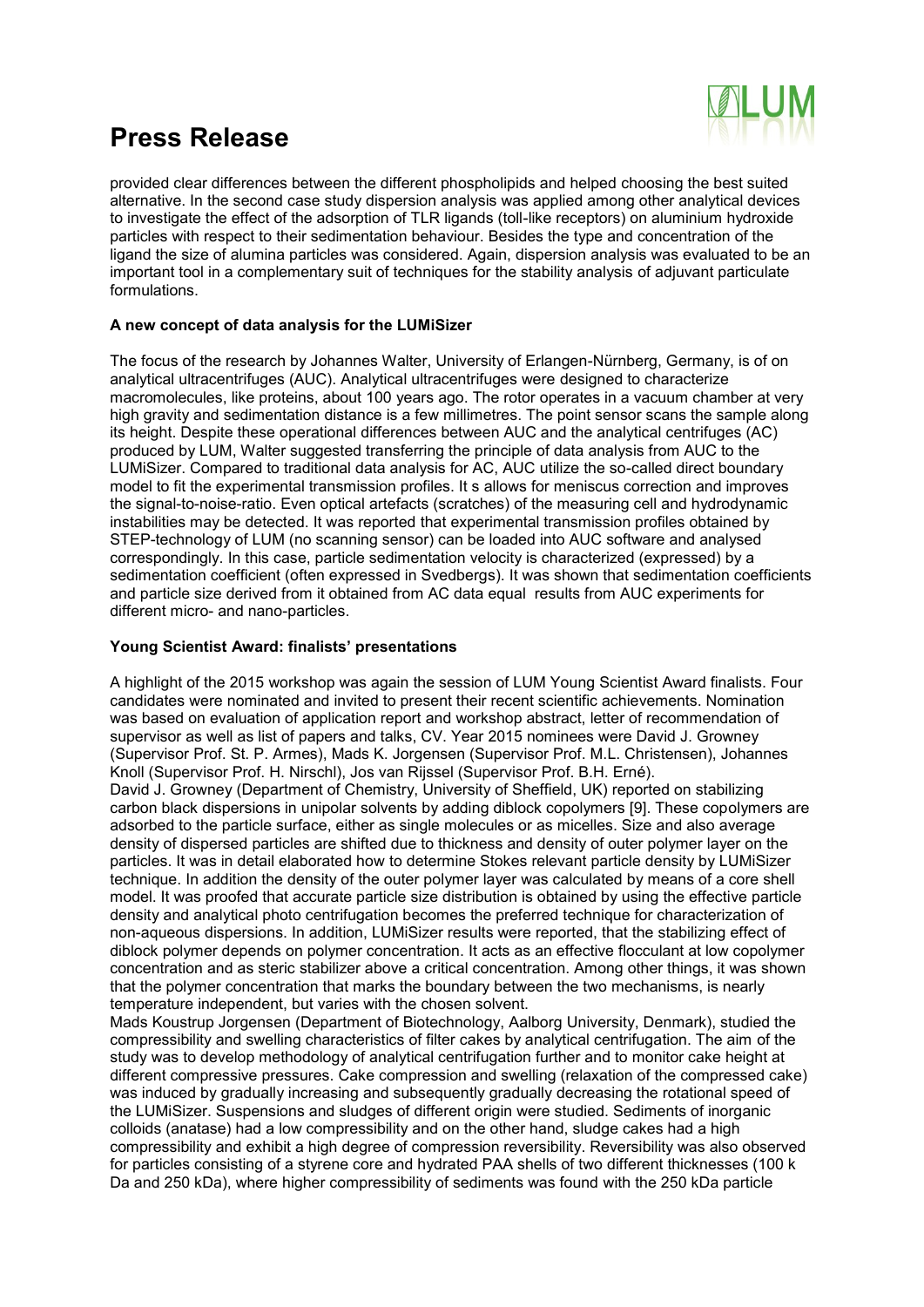

suspensions. By comparing different sludge samples from municipal and industrial waste water treatment plants with and with no membranes a correlation between filter cake solidosity and compressibility on the one-hand and suspension physical-chemical properties and filtration properties on the other hand was stated. In general, reversibility of compression was inversely proportional to the height of the cake. Johannes Knoll (Institute of Mechanical Engineering and Mechanics, Karlsruhe Institute of Technology (KIT), Germany) investigated the adhesion forces of functionalized magnetic particles by means of a LUMiFuge. At KIT a process for recovering target proteins from fermentation broths was developed, in which the protein is adsorbed on functionalized magnetic particles, and these particles are separated from the broth by means of a special centrifuge with a magnetic collector device. After this, the loaded particles must be completely removed from the collector device; this is why the clear determination of adhesion forces is important. The nominee developed a measuring procedure to quantify adhesion forces by analytical centrifugation. A special cell holder was used, which allows to place a permanent magnet below the sample cell. The procedure comprises as a first step the building up a sediment of the particles by centrifugation. In a second step the cell with the cell is turned by 180 °, placed back on the rotor and subsequently the initial thickness of the "inverted sediment" measured at low RPM. Thereafter the rotor speed is stepwise increased. If centrifugal force acting on a particle overcomes adhesion force, the particle "dissolves" from sediment surface and settles to the cell bottom. Decrease of sediment height is measured in situ during centrifugation by the optical measuring sensor system of LUMiFuge. In this way particle-particle adhesion force distribution was determined. The centrifugal field can be superimposed by a magnetic field with different magnets and magnetization of magnet particles probed. It was shown that particle-substrate interaction depends on surface roughness, magnetic field, particle magnetization and surface decoration with proteins. Particle adhesion forces determined by analytical centrifugation were in the range from some tenth pN to some hundred nN.

The 2015 LUM Young Scientist Award winner was Jos van Rijssel (Van't-Hoff Laboratory of Physical and Colloid Chemistry, Utrecht University, The Netherland). He was awarded with the prize for his achievement to determine the strength of colloidal interactions between monodisperse nanoparticles (second virial coefficient of osmotic pressure) exploring sedimentation equilibrium concentration profiles. Suspensions of PbSe quantum dots of 4 to 10 nm size dispersed in decalin were used at volume concentrations of 2 % – 15 % v/v. To achieve equilibrium between sedimentation and backdiffusion, uninterrupted prolonged operation (up to 100 days) of a LUMiSizer was performed and local concentrations were determined based on transmission measurements across ultrathin cells of an optical path of 50 µm. In short, the concentration of the equilibrium profile can be derived from the transmission profiles and, on the other hand, the osmotic pressure as function of concentration by integration of sedimentation equilibrium profile. From these information the equation of state was constructed and the value of the second osmotic virial coefficient extracted by fitting the equation of state [10]. It was found that the second virial coefficient decreases with increasing quantum dot diameter. Additional Cry-TEM and SAXS experiments support results regarding thermodynamic properties of nanoparticle systems by analytical centrifugation.

### **Practical Course: Particle characterization**

A practical course on the basics of particle characterisation, on how to measure droplet and particle size distributions by means of STEP technology, on the existing limitations of the measuring procedure and the opportunities to evaluate the data was given in three languages (German, English and Spanish). The principle of STEP technology was explained as well as how to establish a Standard Operational Procedure (SOP) for unknown samples. The different opportunities of relative and absolute analysis tools were explained by means of various examples.

#### **Invitation to the next workshop 2016**

All colleagues in the community are kindly invited to join the upcoming International Workshop Dispersion Analysis & Materials Testing 2016 in Berlin, Germany, from 26-27 September 2016. LUM instrument users please note the CALL FOR PAPERS 2016, young researchers are invited to apply for LUM Young Scientist Award 2016. Follow us on [www.dispersion-letters.com](http://www.dispersion-letters.com/) for more details.